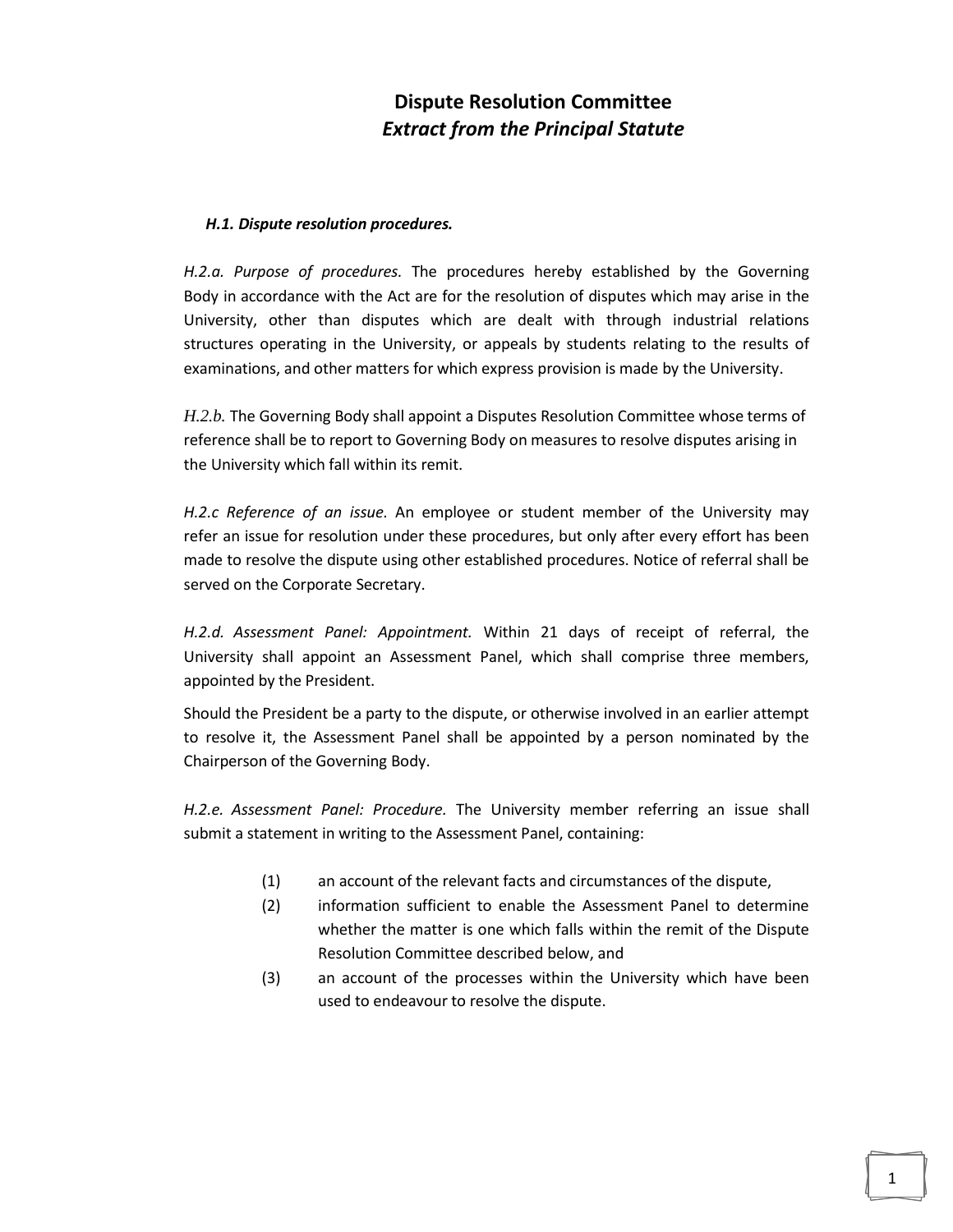*H.2.f. Assessment Panel: Determination*. The Assessment Panel shall determine whether the dispute falls within the remit of the Dispute Resolution Committee, and in the light of that determination may:

- (1) Refer the dispute to that Committee, or
- (2) Declare that the dispute is not one which falls within the remit of the dispute resolution procedure, or should be referred to another forum.

*H.2.g. Dispute Resolution Committee: Membership.* The members of the Dispute Resolution Committee shall not be members of the University. The membership shall comprise:

- (1) a Chair nominated by the Governing Body;
- (2) a second member nominated by the Governing Body; and
- (3) a member who shall be a nominee of the Chancellor of the National University of Ireland.

*H.2.h. Dispute Resolution Committee: Procedures.* The members of the committee shall meet, adjourn and otherwise regulate their proceedings as they deem fit, subject to the following rules:

- (1) The quorum for all meetings shall be two members. Questions arising shall be decided by majority vote (or, if only two members are present, by unanimous decision).
- (2) All hearings before the committee shall be held in private, and no person shall be entitled to attend a hearing before the committee without the committee's leave.
- (3) The committee shall have before it the written submission which will have been considered by the Assessment Panel. The committee shall, in the first instance, review this statement. It may seek an additional statement or statements from the University members involved, and/or may seek statements from any other parties to the dispute or from any other parties whom the committee considers may be concerned.
- (4) The committee shall call all parties to the dispute to appear before it (by whatever means appear to the committee to be appropriate), and shall hear an account of the matter from each party to the dispute. A party appearing before the committee shall be entitled to be accompanied by a friend or colleague, or any other representative acceptable to the committee.